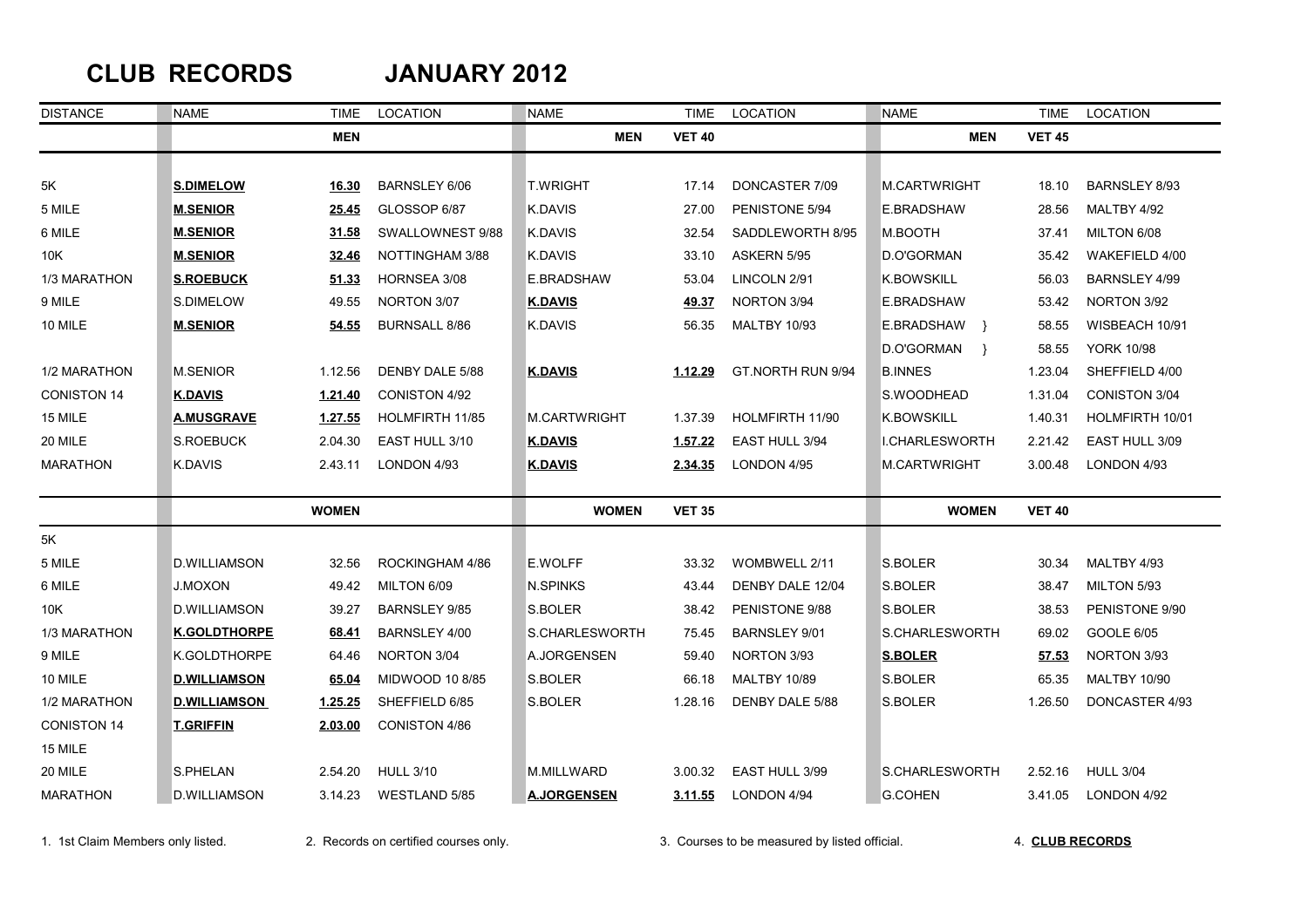### **CLUB RECORDS JANUARY 2012**

| <b>DISTANCE</b>    | NAME            | TIME          | LOCATION               | <b>NAME</b>      | TIME          | LOCATION              | <b>NAME</b>         | TIME          | LOCATION               |
|--------------------|-----------------|---------------|------------------------|------------------|---------------|-----------------------|---------------------|---------------|------------------------|
|                    | <b>MEN</b>      | <b>VET 50</b> |                        | <b>MEN</b>       | <b>VET 55</b> |                       | <b>MEN</b>          | <b>VET 60</b> |                        |
|                    |                 |               |                        |                  |               |                       |                     |               |                        |
| 5K                 | D.O'GORMAN      | 17.23         | RETFORD 5/03           | M.CARTWRIGHT     | 19.24         | MEXBOROUGH 7/01       | <b>M.CARTWRIGHT</b> | 20.57         | DONCASTER 7/06         |
| 5 MILE             | D.O'GORMAN      | 28.22         | WOMBWELL 5/01          | S.FRITH          | 31.30         | OXSPRING 4/09         | M.CARTWRIGHT        | 33.17         | OXSPRING 9/06          |
| 6 MILE             | <b>B.INNES</b>  | 38.22         | DENBY DALE 12/00       | S.FRITH          | 39-16         | MILTON 6/10           | <b>M.CARTWRIGHT</b> | 41.58         | ROTHER VAL 10/06       |
| 10K                | D.O'GORMAN      | 34.35         | PERCY PUD 12/01        | <b>S.FRITH</b>   | 40.18         | ROTHWELL 5/10         | <b>M.CARTWRIGHT</b> | 42.36         | BARNSLEY 11/06         |
| 1/3 MARATHON       | <b>B.INNES</b>  | 56.53         | BARNSLEY 4/02          | S.FRITH          | 57.52         | HORNSEA 4/10          | R.BROWN             | 66.51         | <b>BARNSLEY 9/01</b>   |
| 9 MILE             | D.BATTY         | 57.27         | NORTON 3/96            | S.FRITH          | 59.07         | NORTON 3/10           | R.BROWN             | 62.56         | NORTON 3/01            |
| 10 MILE            | M.CARTWRIGHT    | 65.54         | ASKERN 8/97            | S.FRITH          | 65.37         | SELBY 9/09            | K.GORDON            | 73.07         | FERRIBY 1/09           |
|                    |                 |               |                        |                  |               |                       |                     |               |                        |
| 1/2 MARATHON       | <b>B.INNES</b>  | 1.22.11       | WORKSOP 11/02          | D.O'GORMAN       | 1.24.09       | SHEFFIELD 4/10        | <b>K.GORDON</b>     | 1.35.12       | <b>FLORIDA 01/2011</b> |
| <b>CONISTON 14</b> | S.WOODHEAD      | 1.37.27       | CONISTON 3/08          |                  |               |                       | S.MILLWOOD          | 1.51.37       | CONISTON 3/09          |
| 15 MILE            | D.BATTY         | 1.44.27       | <b>HOLMFIRTH 10/95</b> | S.FRITH          | 1.43.14       | HOLMFIRTH 10/09       | R.BROWN             | 1.57.59       | HOLMFIRTH 10/01        |
| 20 MILE            | R.BROWN         | 2.30.13       | EAST HULL 3/93         | S.FRITH          | 2.22.15       | EAST HULL 3/10        | R.BROWN             | 2.38.08       | EAST HULL 3/01         |
| <b>MARATHON</b>    | <b>B.INNES</b>  | 3.05.17       | SHEFFIELD 4/02         | R.BROWN          | 3.25.15       | LONDON 4/96           | R.BROWN             | 3.33.51       | LONDON 4/01            |
|                    | <b>WOMEN</b>    | <b>VET 45</b> |                        | <b>WOMEN</b>     | <b>VET 50</b> |                       | <b>WOMEN</b>        | <b>VET 55</b> |                        |
| 5K                 |                 |               |                        | <u>J.BUCKLEY</u> | 17.57         | <b>YORK 8/08</b>      | <b>J.BUCKLEY</b>    | 17.57         | DONCASTER 07/11        |
| 5 MILE             | S.CHARLESWORTH  | 38.11         | OXSPRING 3/11          | <u>J.BUCKLEY</u> | 29.59         | <b>BRADFIELD 4/11</b> | <b>J.BUCKLEY</b>    | 40.12         | CUSWORTH 10/11         |
| 6 MILE             | J.WELBOURN      | 41.40         | MILTON 5/95            | J.BUCKLEY        | 37.01         | MILTON 6/08           | S.HIGHAM            | 48.37         | DENBY DALE 12/04       |
| 10K                | S.BOLER         | 39.05         | BARNSLEY 11/94         | <b>J.BUCKLEY</b> | 37.19         | ROTHWELL 4/08         | S.HIGHAM            | 47.45         | PERCY PUD 12/04        |
| 1/3 MARATHON       | S.HIGHAM        | 69.23         | BARNSLEY 4/99          | S.HIGHAM         | 70.28         | BARNSLEY 4/02         | S.HIGHAM            | 72.05         | GOOLE 6/05             |
| 9 MILE             | S.CHARLESWORTH  | 69.41         | NORTON 3/09            | S.HIGHAM         | 72.38         | NORTON 3/04           | S.HIGHAM            | 71.07         | NORTON 3/06            |
| 10 MILE            | S.CHARLESWORTH  | 79.23         | FERRIBY 1/09           | P.SENIOR         | 81.51         | <b>MALTBY 10/91</b>   | S.HIGHAM            | 84.08         | FERRIBY 1/07           |
| 1/2 MARATHON       | S.CHARLESWORTH  | 1.49.04       | SHEFFIELD 3/11         | S.HIGHAM         | 1.46.37       | WORKSOP 10/00         | S.HIGHAM            | 1.45.34       | SHEFFIELD 5/05         |
| <b>CONISTON 14</b> | C.SKEENE        | 2.14.15       | <b>CONISTON 3/09</b>   |                  |               |                       | S.HIGHAM            | 2.00.07       | <b>CONISTON 3/07</b>   |
| 15 MILE            |                 |               |                        |                  |               |                       |                     |               |                        |
| 20 MILE            | <b>S.HIGHAM</b> | 2.49.27       | EAST HULL 3/99         | S.HIGHAM         | 2.52.31       | <b>HULL 3/04</b>      |                     |               |                        |
| <b>MARATHON</b>    | S.HIGHAM        | 3.59.13       | LONDON 4/99            | S.HIGHAM         | 3.57.11       | LONDON 4/04           |                     |               |                        |

1. 1st Claim Members only listed. 2. Records on certified courses only. 3. Courses to be measured by listed official. 4. **CLUB RECORDS**